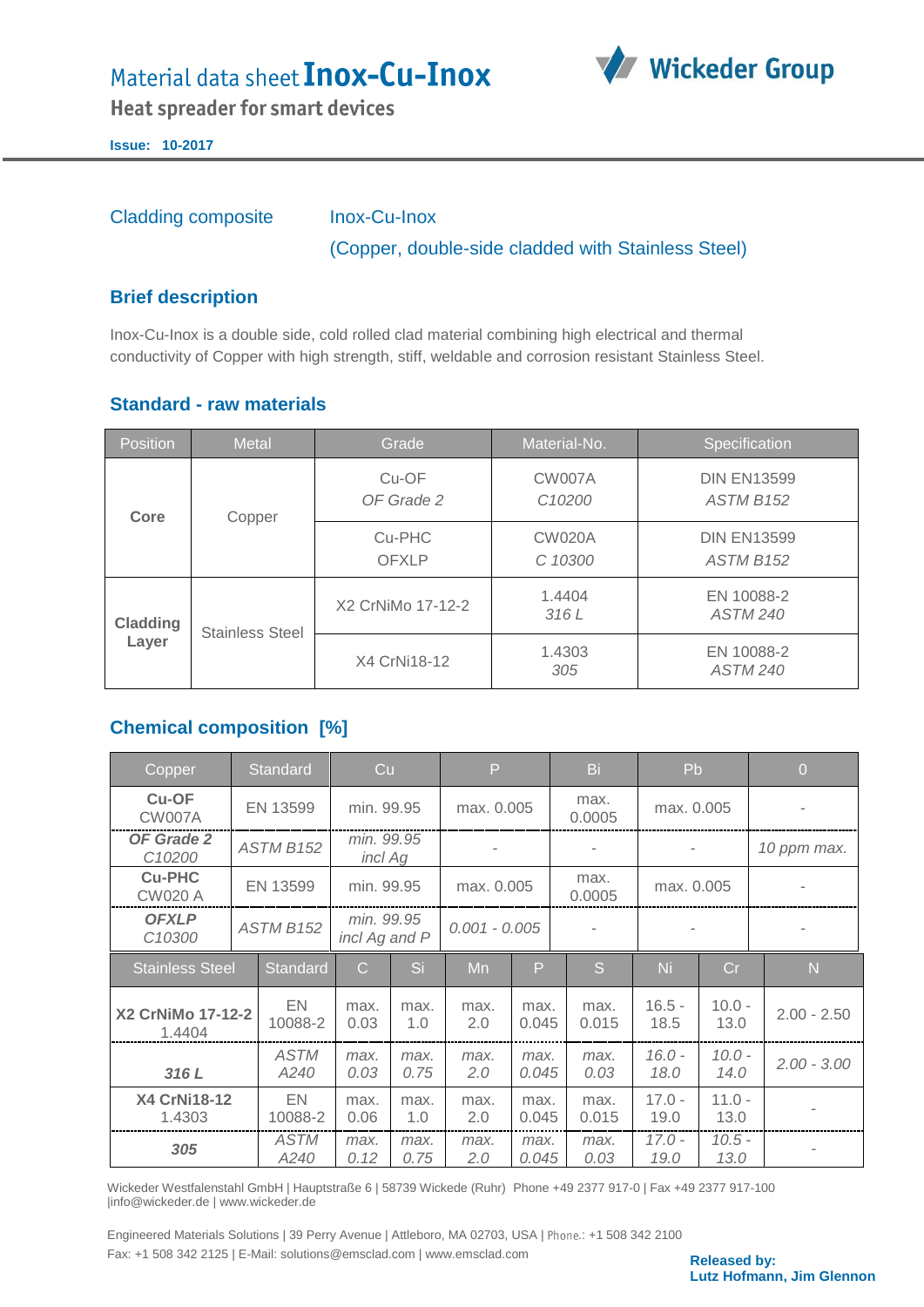# Material data sheet Inox-Cu-Inox





**Issue: 10-2017**

#### **Layer ratios**

15-70-15 % 20-60-20 % 25-50-25 % 30-40-30 %

### **Dimensions and Tolerances**

| Thickness: | $0.15 - 0.30$ mm | Tolerance: $+/- 5$ % of thickness  |                          |
|------------|------------------|------------------------------------|--------------------------|
| Width:     | $10 - 580$ mm    | Tolerance: $10 - 150 + (-0.10)$ mm |                          |
|            |                  |                                    | $151 - 300 + (-0.15)$ mm |
|            |                  |                                    | $301 - 580 + (-0.20$ mm  |

### **Physical properties** (estimated nominal values)

|                                                   |                       | 15-70-15 | 20-60-20 | 25-50-25 | 30-40-30 |
|---------------------------------------------------|-----------------------|----------|----------|----------|----------|
| Density                                           | [ $kg/dm3$ ]          | 8.66     | 8.56     | 8.47     | 8.37     |
| Spec. electrical<br>conductivity                  | $[m/(Ohm \cdot mm2)]$ | 41       | 35.8     | 29.5     | 24       |
| Spec. thermal<br>conductivity                     | $[W/(m \cdot K)]$     | 274      | 237      | 200      | 163      |
| Thermal<br>expansion<br>coefficient<br>(in plane) | $[10^{(-6)}/K]$       | 16,58    | 16.47    | 16.37    | 16.28    |
| E-Modulus                                         | [GPa]                 | 146      | 154      | 162      | 169      |

## **Mechanical properties**

a) annealed and stretch levelled

|                      |        | $15 - 75 - 15$ | 20-60-20    | 25-50-25    | 30-40-30    |
|----------------------|--------|----------------|-------------|-------------|-------------|
| Yield stress         | [MPa]  | $120 - 200$    | $120 - 220$ | 140 - 240   | $160 - 260$ |
| Tensile strength     | [MPa]  | $310 - 410$    | $340 - 440$ | $370 - 470$ | $400 - 500$ |
| Elongation<br>(80mm) | $[\%]$ | min. 45        | min. 45     | min. 45     | min. 45     |

Wickeder Westfalenstahl GmbH | Hauptstraße 6 | 58739 Wickede (Ruhr) Phone +49 2377 917-0 | Fax +49 2377 917-100 |info@wickeder.de | www.wickeder.de

Engineered Materials Solutions | 39 Perry Avenue | Attleboro, MA 02703, USA | Phone.: +1 508 342 2100 Fax: +1 508 342 2125 | E-Mail: solutions@emsclad.com | www.emsclad.com **Released by: Released by:** 

**Lutz Hofmann, Jim Glennon**